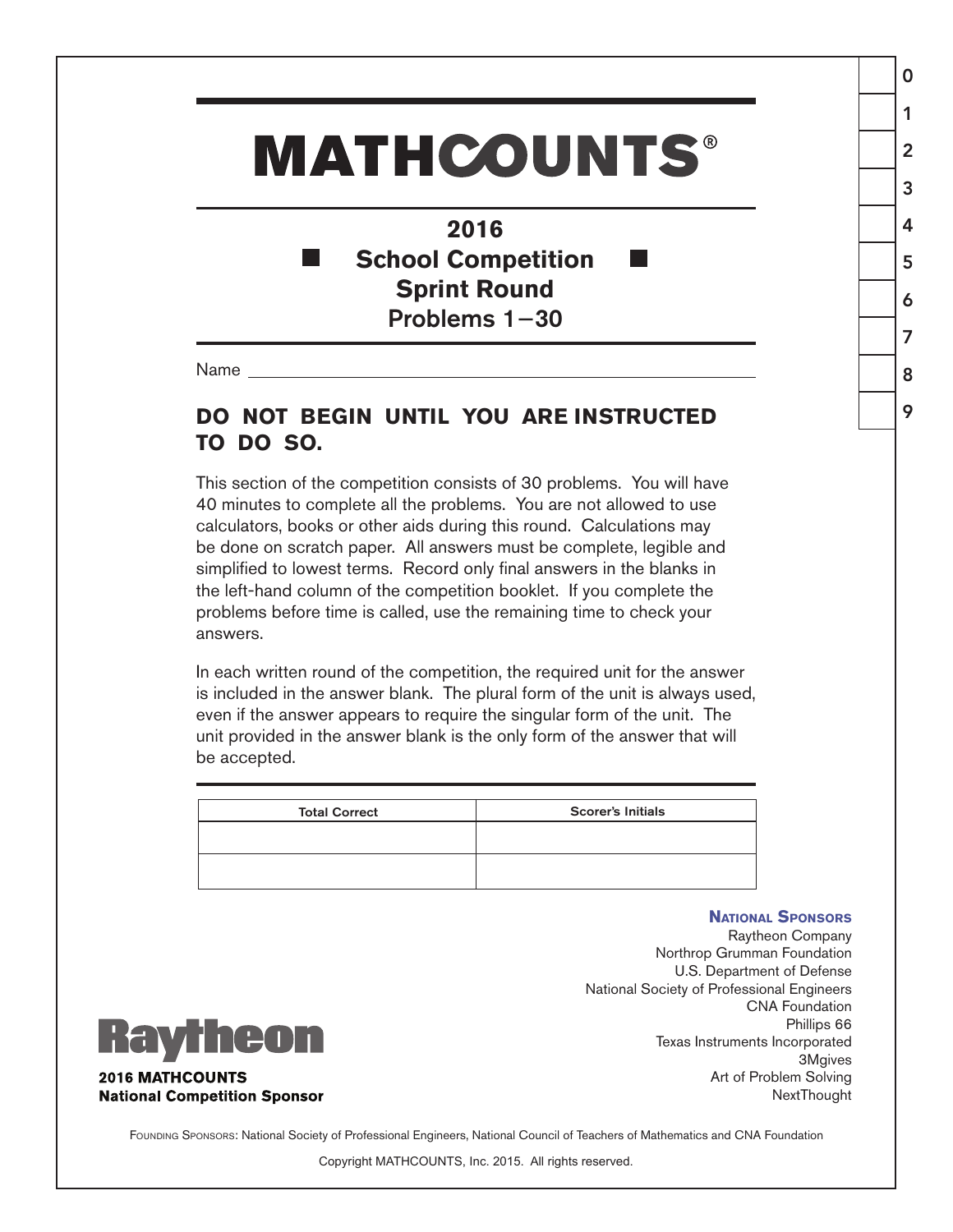

Copyright MATHCOUNTS, Inc. 2015. All rights reserved. 2016 School Sprint Round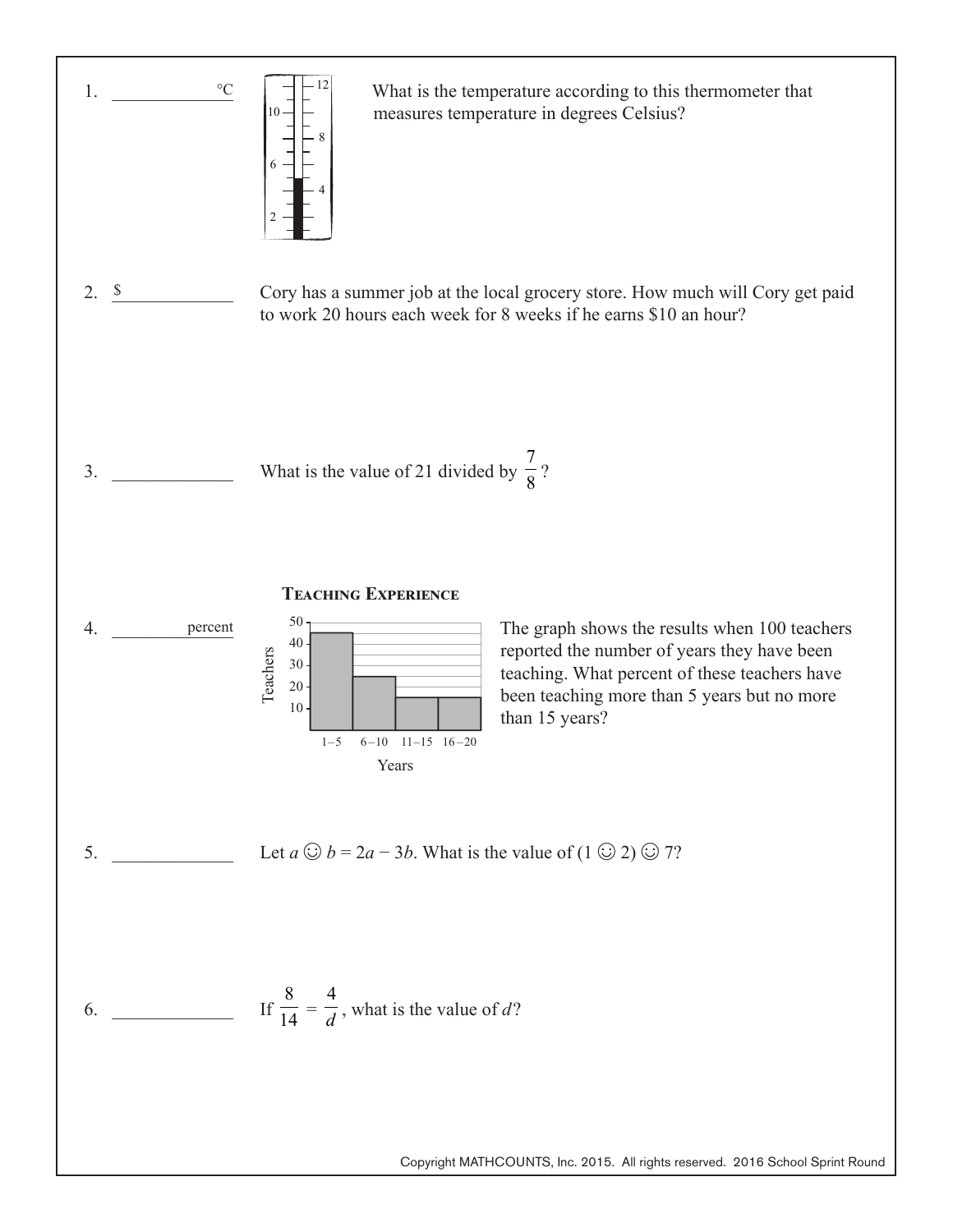| 7.<br>dots                | The figure shows the first four stages of a dot pattern. If the pattern continues,<br>how many dots will be in the figure for Stage 7?                                                                                                                                                         |
|---------------------------|------------------------------------------------------------------------------------------------------------------------------------------------------------------------------------------------------------------------------------------------------------------------------------------------|
|                           | Stage 1<br>Stage 2<br>Stage 3<br>Stage 4                                                                                                                                                                                                                                                       |
| \$<br>8.                  | According to this order form for Tessa's art supplies, the total cost for the<br>20 items she ordered was \$150.00. Some of the details of Tessa's order are<br>missing from the order form, but based on the information given, what was the<br>unit price for each sketch pad Tessa ordered? |
|                           | <b>ORDER FORM</b><br><b>TOTAL COST</b><br><b>QUANTITY</b><br><b>UNIT PRICE</b><br><b>ITEM</b><br>Paint Brush<br>\$48.00<br>\$8.00<br>$10\,$<br>Acrylic Paint<br>\$ 75.00<br>\$<br>Sketch Pad<br>\$<br>$\overline{4}$<br>S<br>20<br>\$150.00                                                    |
| 9.<br>feet                | A length of 240 feet of fencing is to be supported by a total of 13 evenly spaced<br>fence posts, including one at each end, as shown. How far apart must the fence<br>posts be spaced?                                                                                                        |
| units <sup>2</sup><br>10. | $\mathbf{D}^{\prime}$<br>This coordinate grid shows pentagon ABCDE with vertices<br>E<br>$A(3, 0), B(4, 0), C(4, 7), D(0, 7)$ and $E(0, 5)$ . What is its area?<br>Express your answer as a decimal to the nearest tenth.                                                                      |
| 11. cookies               | Maria baked a batch of cookies. She ate three cookies and then $\frac{4}{5}$ of the cookies<br>were left. How many cookies did Maria bake?                                                                                                                                                     |
| 12.                       | If $\blacktriangledown + \blacktriangledown = \blacklozenge + \blacklozenge + \blacklozenge$ and $\blacklozenge = 16 - (\blacktriangledown + \blacktriangledown)$ , what is the value of $\blacktriangledown + \blacklozenge$ ?                                                                |
|                           | Copyright MATHCOUNTS, Inc. 2015. All rights reserved. 2016 School Sprint Round                                                                                                                                                                                                                 |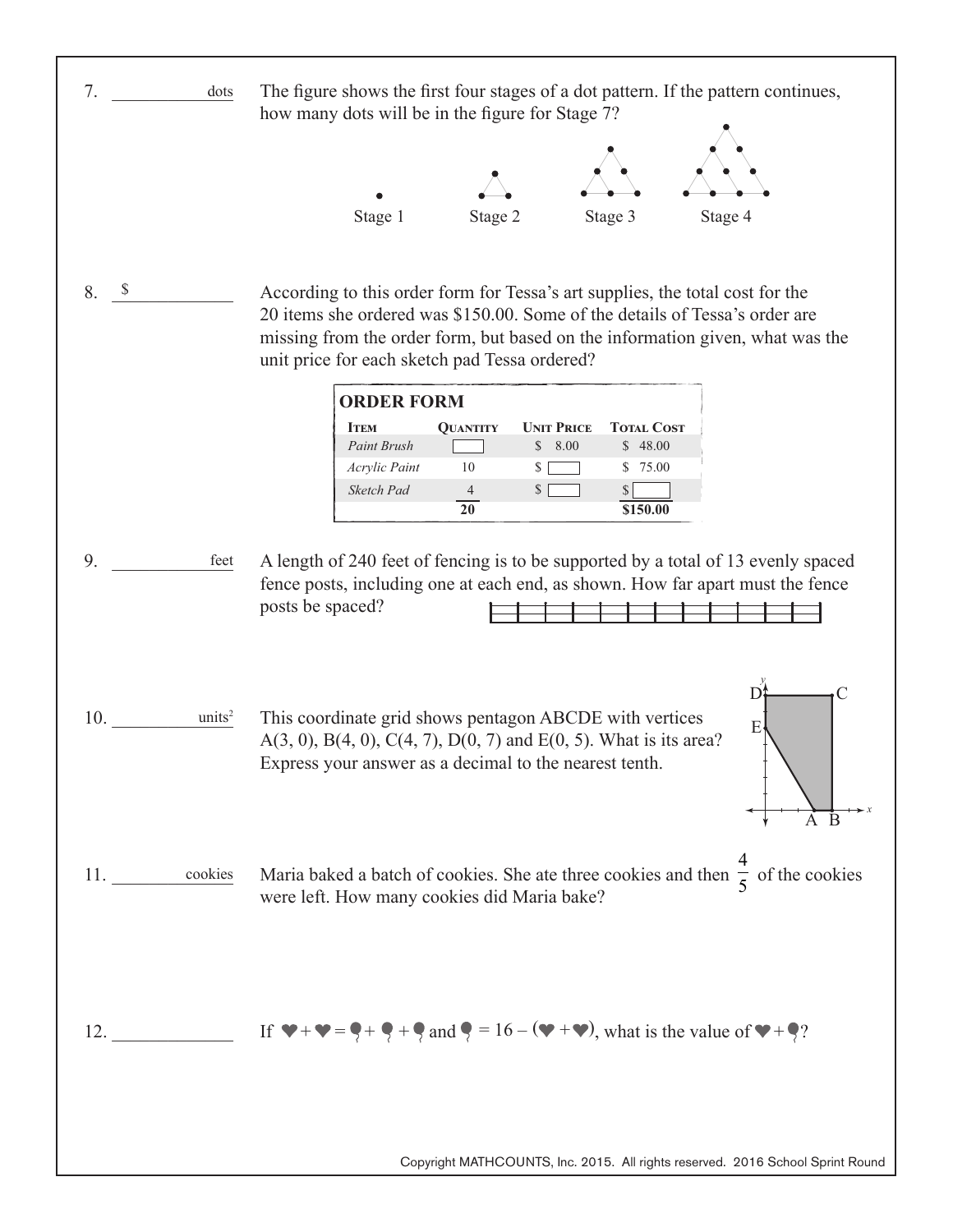| 13. pounds                             | The weights of four students on a wrestling team are 100 pounds, 108 pounds,<br>113 pounds, and 119 pounds. What is the mean weight of the four students?                                                                                    |
|----------------------------------------|----------------------------------------------------------------------------------------------------------------------------------------------------------------------------------------------------------------------------------------------|
| $\overline{\phantom{a}}$ inches<br>14. | A 5-foot ribbon is cut into two pieces with lengths in the ratio 1:4. How many<br>inches long is the shortest piece?<br>$\frac{1}{\sqrt{1-\frac{1}{2}}\sqrt{1-\frac{1}{2}}\sqrt{1-\frac{1}{2}}}}$                                            |
| 15. gallons                            | While jogging, Cher's heart pumped 450 gallons of blood in 1 hour, 15 minutes.<br>On average, how many gallons of blood did her heart pump each minute?                                                                                      |
| 16. ( , )                              | What are the coordinates of the image of P,<br>when this figure is reflected across the $y$ -axis?<br>Express your answer as an ordered pair.<br>$\mathcal{P}$<br>$\mathbf{P}$<br>$\overline{2}$<br>$-4$                                     |
| boxes<br>17.                           | The glee club had a fund-raiser selling cookies to raise money for a spring<br>concert. The club kept half of the money collected from selling cookies for \$5<br>per box. How many boxes of cookies were sold if the glee club kept \$1250? |
| 18.<br>cm                              | The length of a rectangle is twice its width. The rectangle has an area of<br>128 cm <sup>2</sup> . What is its perimeter?                                                                                                                   |

Г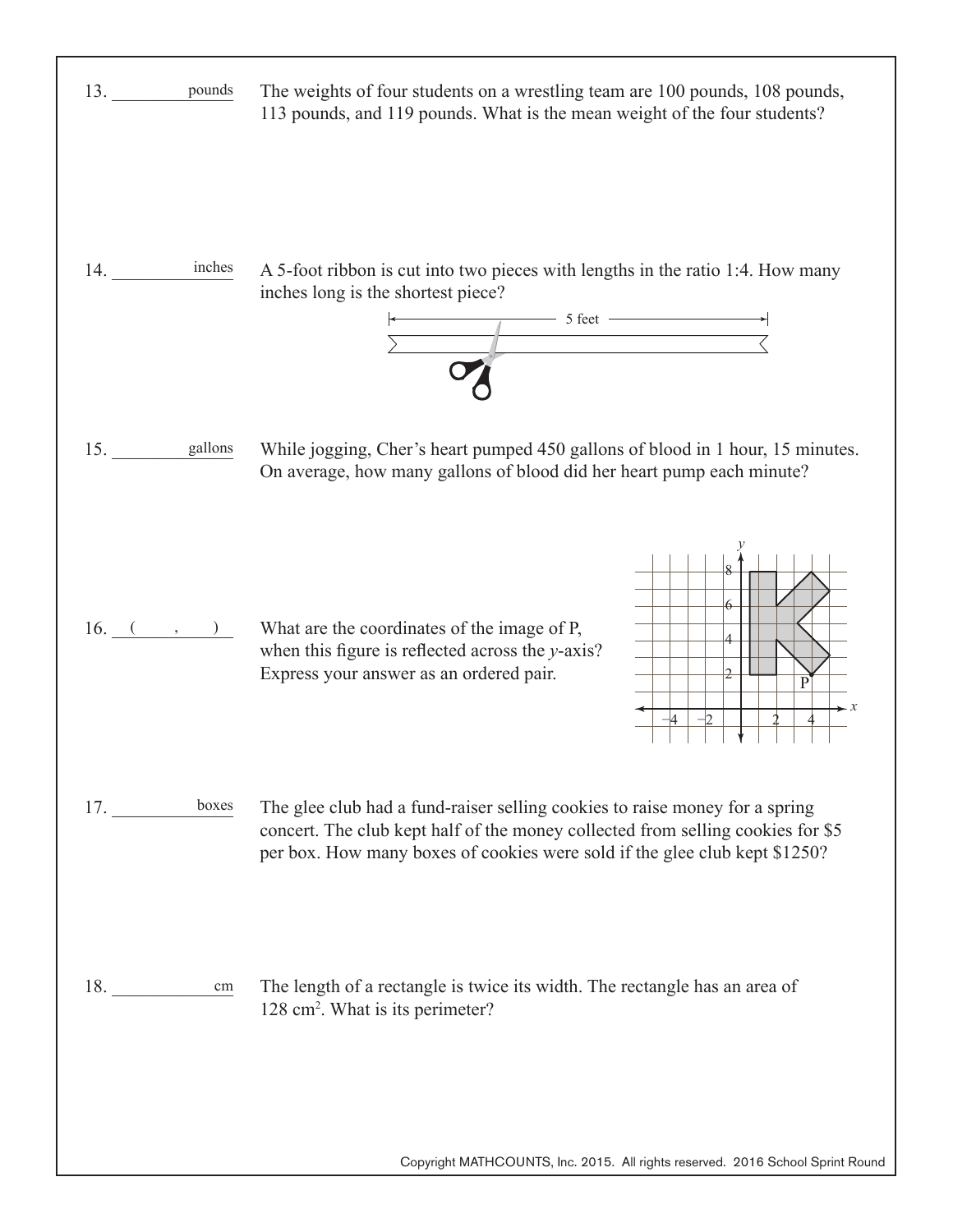| 19. integers        | How many two-digit positive integers less than 25 have the property that they<br>are divisible by each of their digits?                                                                                                                                                                                                                      |
|---------------------|----------------------------------------------------------------------------------------------------------------------------------------------------------------------------------------------------------------------------------------------------------------------------------------------------------------------------------------------|
| 20. $\qquad \qquad$ | The three-digit integer 5A4 is a multiple of six. What is the sum of all the<br>possible values for the digit represented by A?                                                                                                                                                                                                              |
| coins<br>21.        | The total cost of Keegan's lunch was \$4.56. He paid with a 5-dollar bill and<br>received exact change. What is the fewest number of coins Keegan could have<br>received?                                                                                                                                                                    |
| 22.                 | The line passing through $(-3, 2)$ and $(7, -1)$ intersects the x-axis at the point<br>$(a, 0)$ . What is the value of $a$ ? Express your answer as a common fraction.                                                                                                                                                                       |
| $23. \;$ \$         | The prize money in a science fair is divided among the top three winners so that<br>the amount awarded for first place is four times the amount for third place, and<br>the amount for second place is three times the amount for third place. If the total<br>amount of prize money is \$2400, what is the amount awarded for second place? |
| 24.<br>degrees      | B<br>In right triangle ABC, shown here, $m\angle A = 40^\circ$ , and D is on side AC<br>such that segment BD bisects ∠CBA. What is the degree<br>measure of $\angle BDC$ ?<br>40<br>D<br>A                                                                                                                                                   |
|                     | Copyright MATHCOUNTS, Inc. 2015. All rights reserved. 2016 School Sprint Round                                                                                                                                                                                                                                                               |